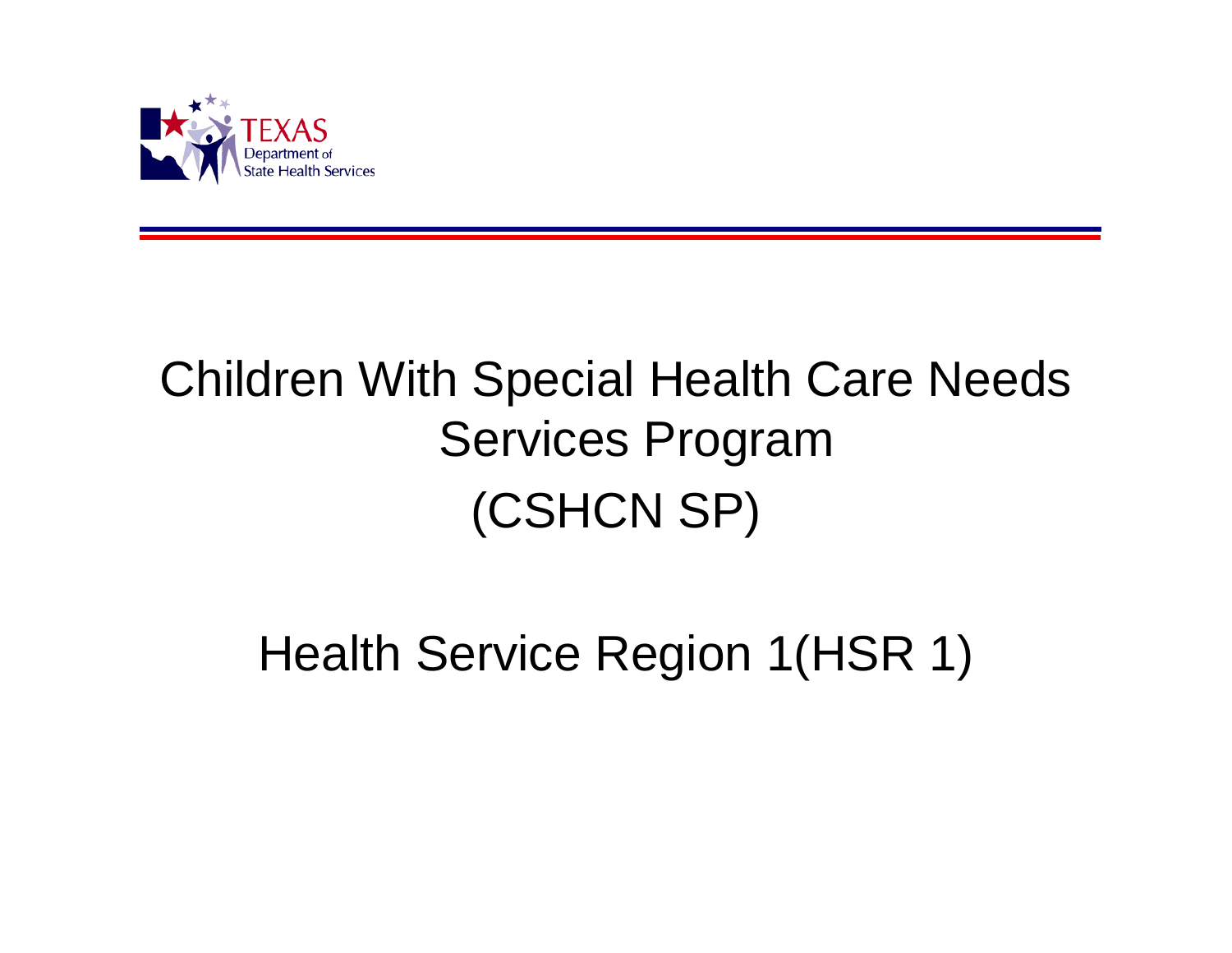

Children With Special Health Care Needs Program (CSHCN)

## CSHCN has 2 definitions:

- 1) Global, overarching definition of the services provided to all children who may have a special health care need.
- 2) A health benefits program provided by DSHS for a specific group of children who meet eligibility requirements. (Also known as the Children With Special Health Care Needs Services Program, or CSHCN SP)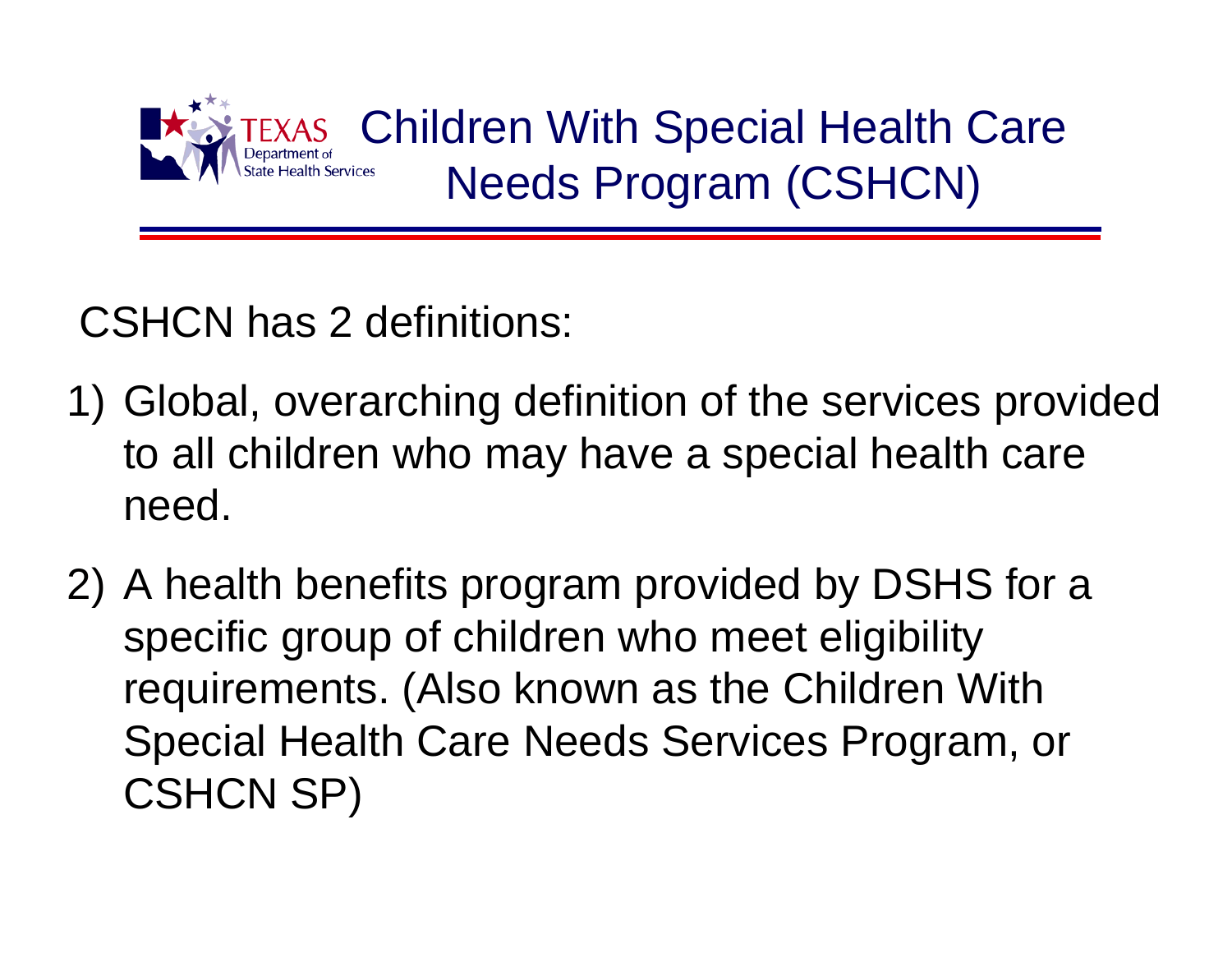

- **Program is charged with coordinating case management for any identified Texas child who has a special health care need.**
- **To support families so that children with special health care needs can live at home and in their own community.**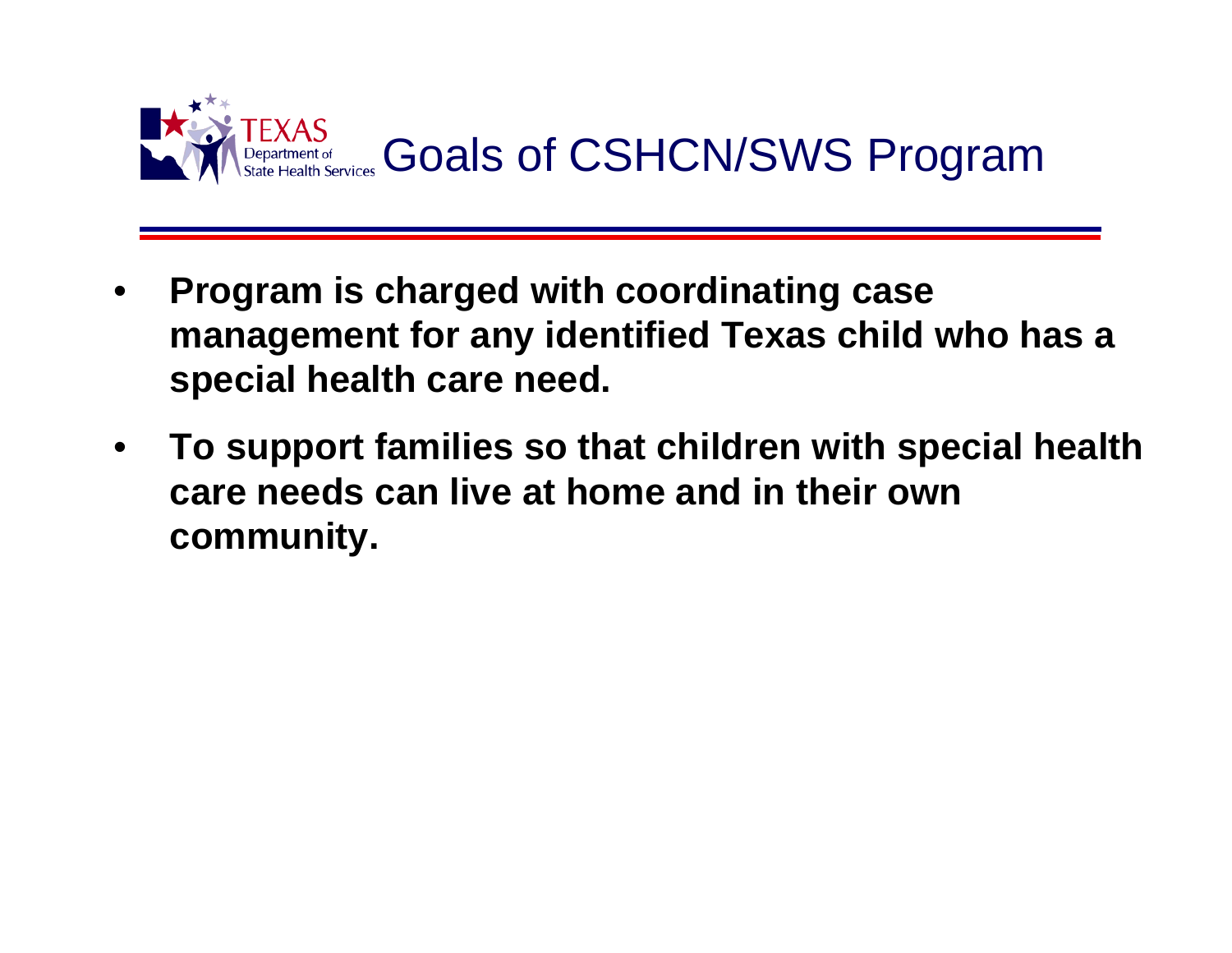

### CSHCN Services Program History

#### • *History:*

- Established in 1933 as the Crippled Children's Program; renamed the Chronically Ill and Disabled Children's Program (CIDC) in 1989.
- Originally designed as a diagnosis specific program.
- Senate Bill 374, 76<sup>th</sup> Legislative Session:
	- Renamed the program to CSHCN Services Program,
	- Expanded program medical eligibility criteria from diagnosis specific to a functional definition of the special needs population,
	- Removed assets test for financial eligibility,
	- Authorized family support services, and,
	- Allowed waiting list for services as needed to remain within budgetary limitations.
- The CSHCN Services Program is not an entitlement program.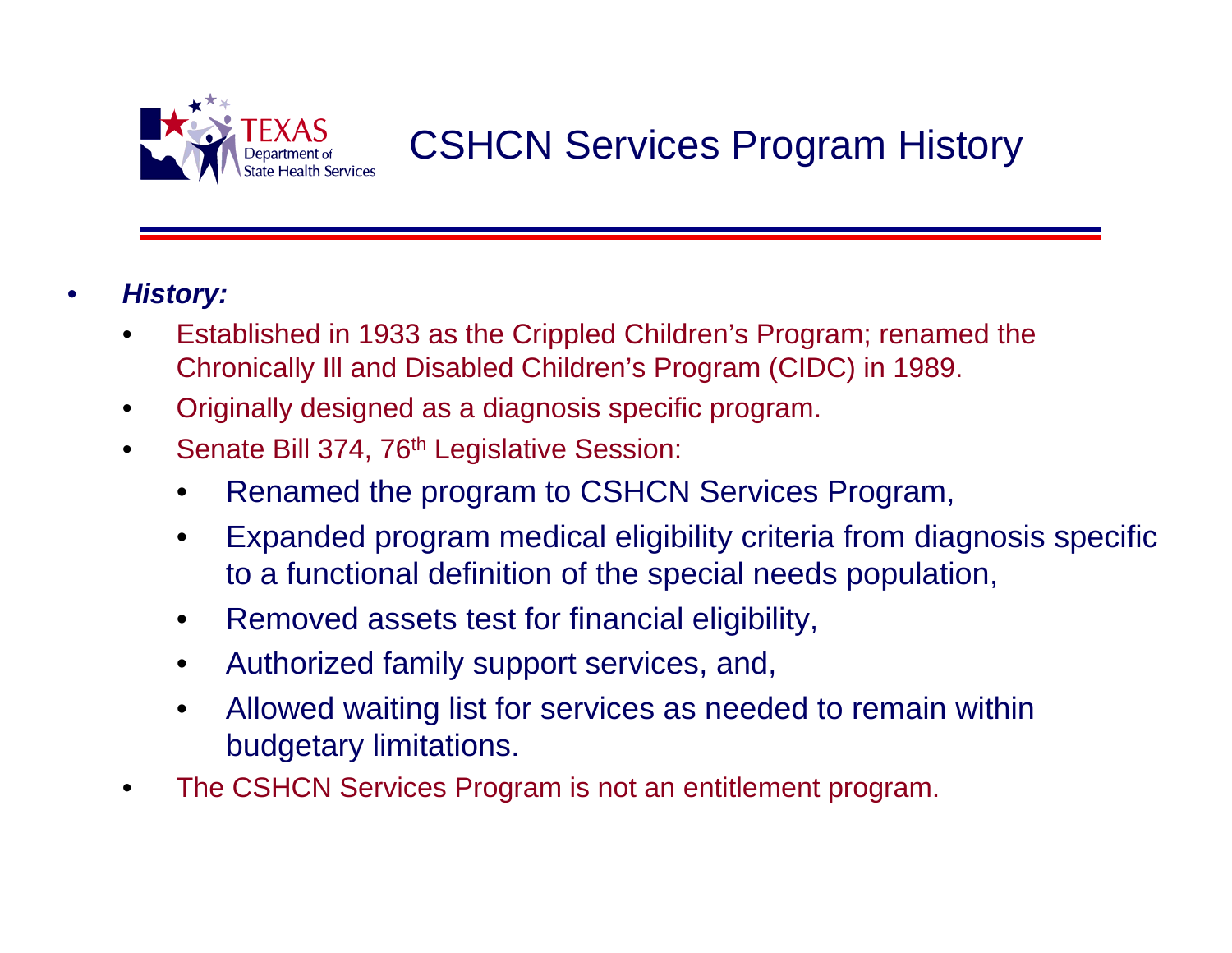

### **CSHCN Services Program, continued**

#### • *Program Components:*

- Health Care Benefits
	- Direct medical, dental, and family support services
	- Enabling Services Meals, Lodging, Transportation, and Insurance Premium Payment Assistance
- Case Management
- Community-based Family Supports and Community Resources
- Systems Development for children with special health care needs and their families
	- Education/training
	- Information/referral
	- Needs assessment
	- Interagency collaboration
	- Annual plan/quality improvement activities/reporting to address Title V national and state CSHCN performance measures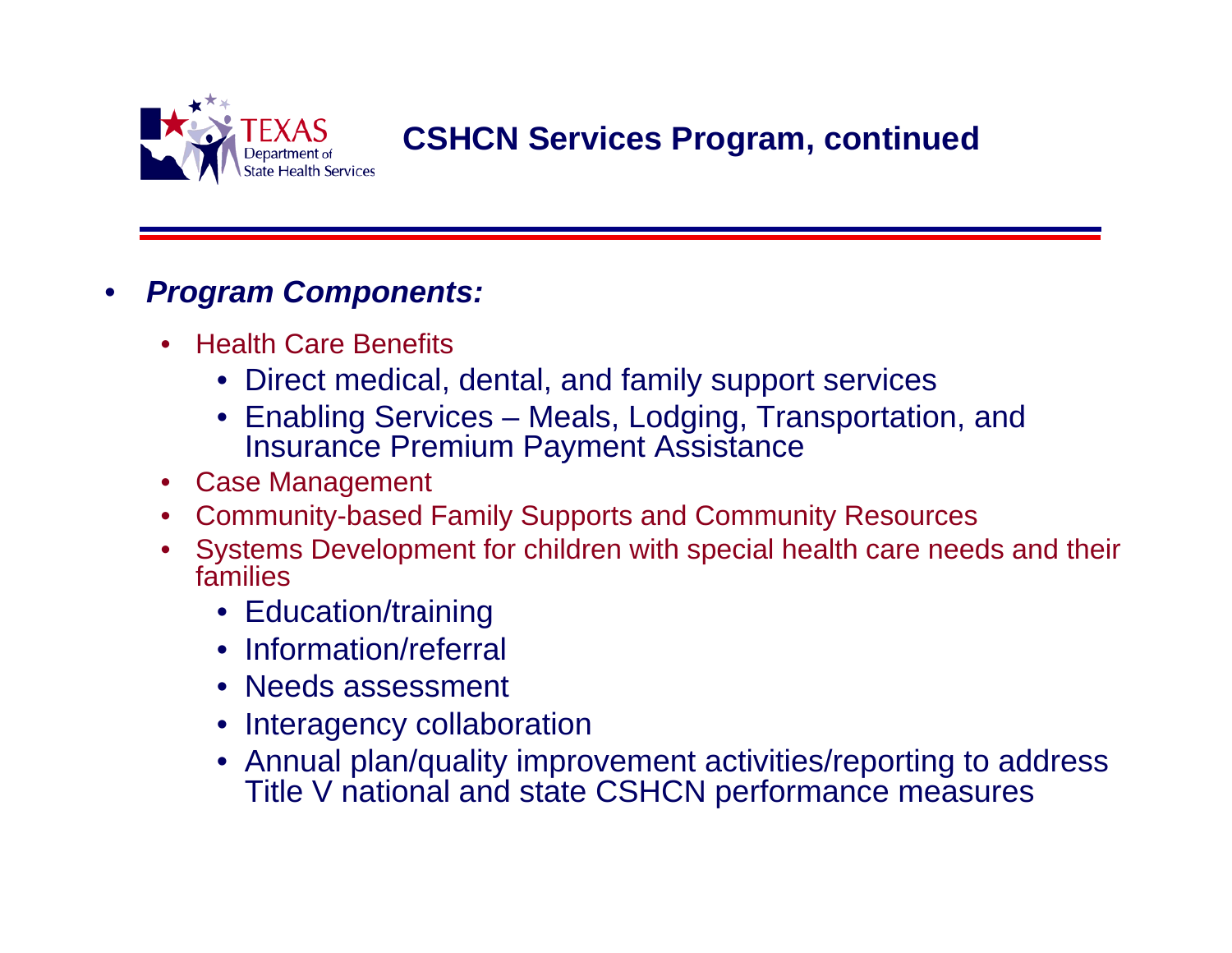

**CSHCN Services Program, continued**

### • *Program Eligibility for Health Care Benefits:*

- Must be younger than 21 years of age and have a chronic physical or developmental condition; or have cystic fibrosis, regardless of age.
	- May have a behavioral or emotional condition that accompanies the person's physical or developmental condition; however, does not include a person who has a behavioral or emotional condition without an accompanying physical or developmental condition.
- Must be a resident of Texas.
- Must have a family income that is less than or equal to 200 percent of the federal poverty level.
- Eligibility must be renewed every six months.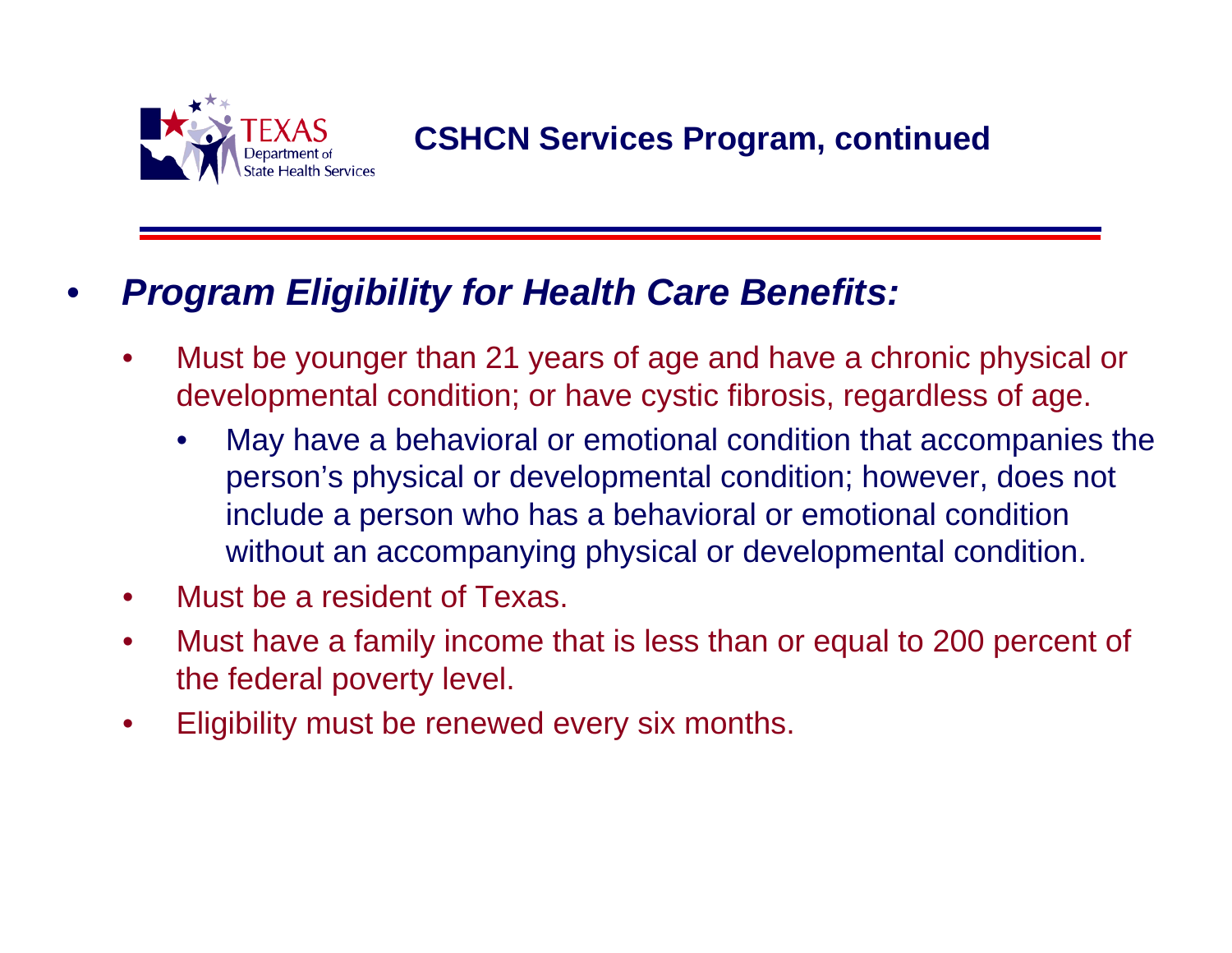

## CSHCN SP Assists with:

- Doctor visits
- Hospitalizations (up to 60 days a year
- Unlimited Medications
- Medical equipment (wheelchairs, braces, artificial limbs)
- Medical supplies
- Nutritional services/supplements and medical foods
- Physical, occupational, speech therapy
- Home health care



- All regular medical care will be covered for CSHCN SP clients
- Augmentative Communication Devices will be available for clients with insufficient communication skills
- Dental Services
- Renal dialysis (acute or chronic)
- **Family Support Services**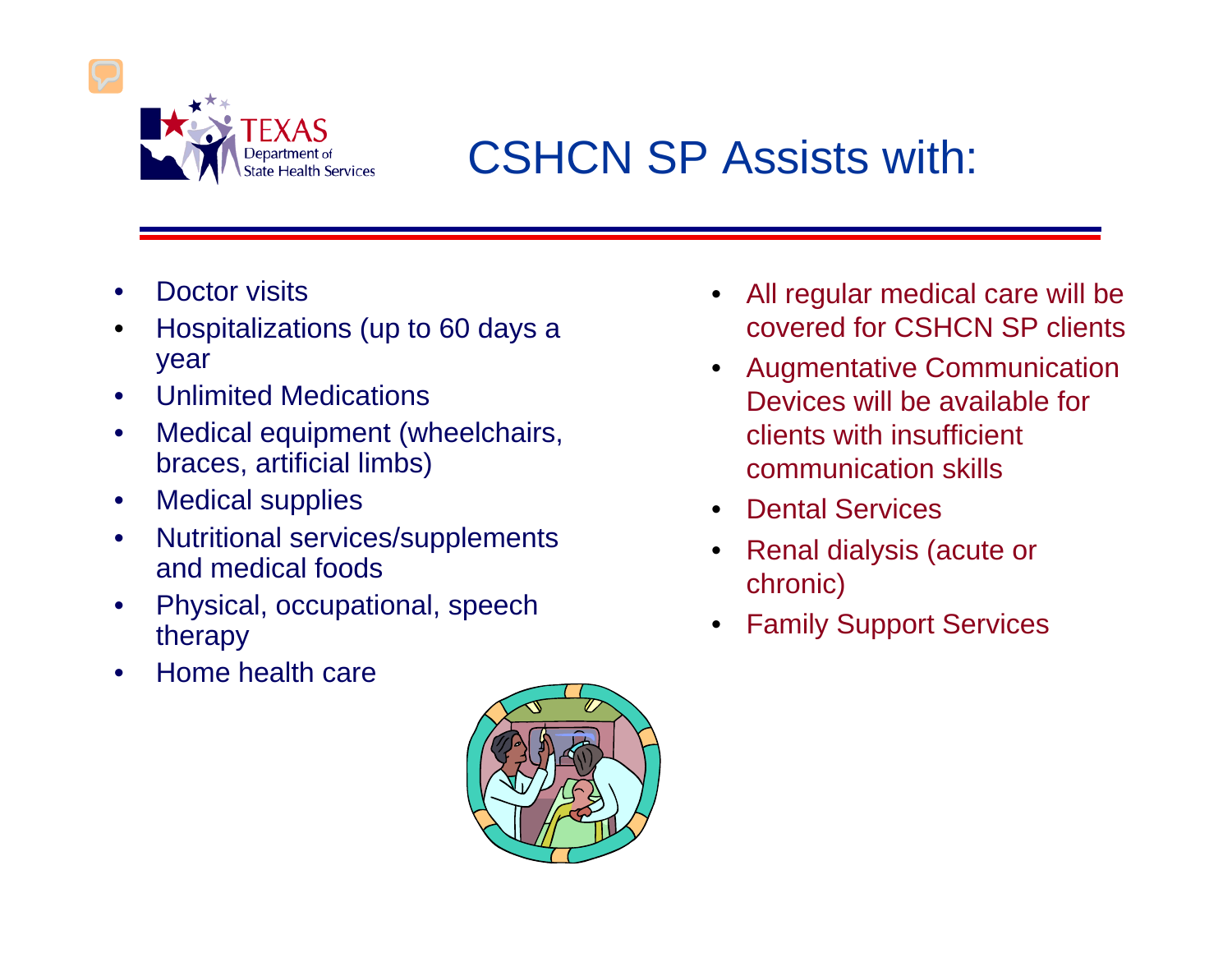

# **CSHCN Services Program, continued**

#### • *Waiting List for Health Care Benefits:*

- Implemented October 5, 2001, due to expenditure projections exceeding available funds for Fiscal Year 2002.
- All clients on the CSHCN Services Program waiting list are program eligible and must renew eligibility every 6 months.
- Waiting list clients are offered case management.
- Under current rule, clients who have an urgent need for health care benefits are prioritized for removal from the waiting list to begin receiving health care benefits.
	- Urgent need is based on a physician or dentist attesting that delay in receiving benefits could result in loss of life, permanent increase in disability, or intense pain and suffering; and the client has no other comprehensive health care coverage.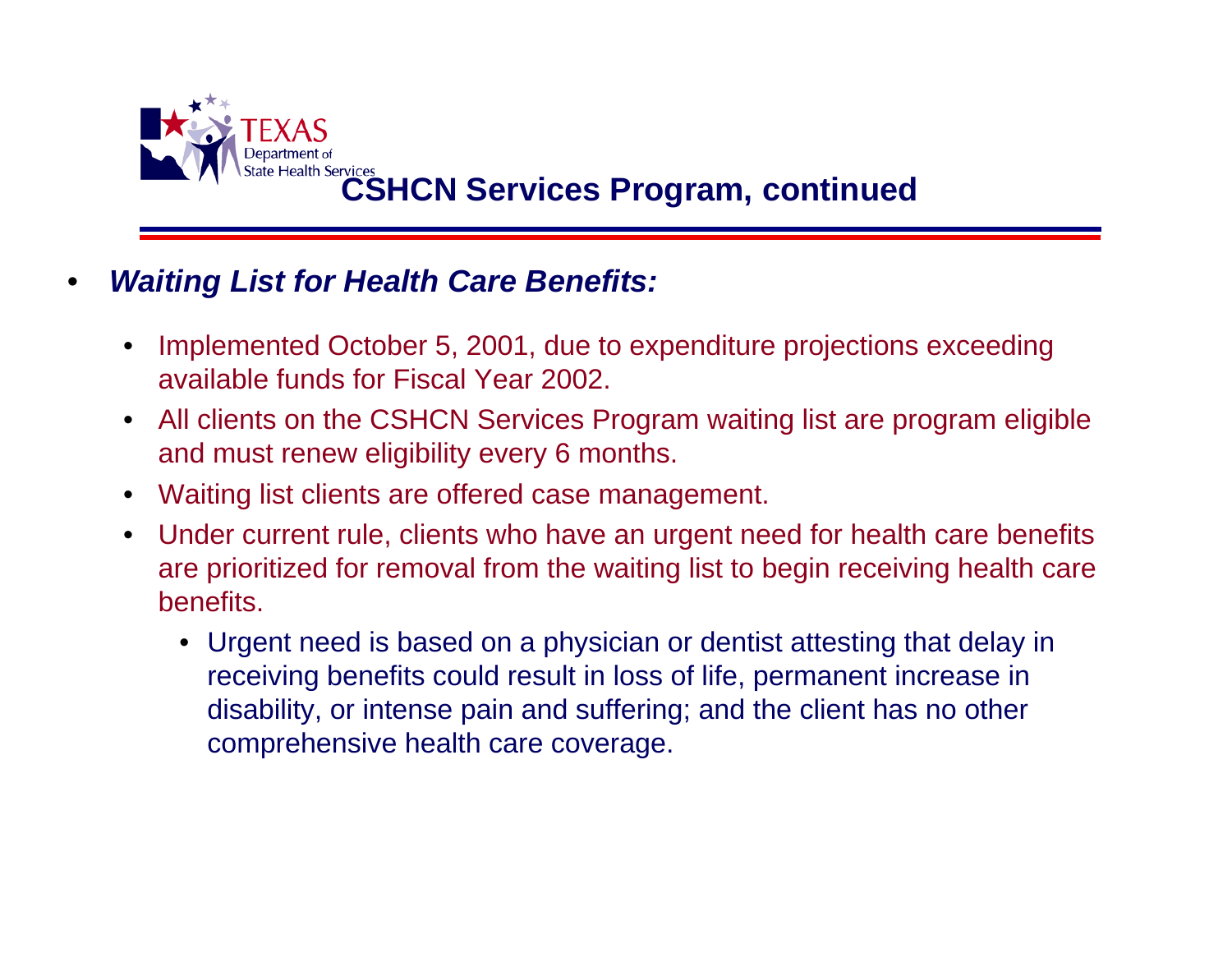

## Health Services **CSHCN Services Program, continued**

#### • *Waiting List Removal Process*

- Program staff reviews expenditures and develops projected expenditures to determine if appropriations are sufficient to remove clients from waiting list.
- Program staff determines the number of clients that can be removed and sustained within current appropriations.
- In accordance with Rider 63, staff reports that funds are available to remove clients from the waiting list to the Governor and LBB at least 15 days prior to moving clients from the waiting list.
- After the 15 day notification period, clients are notified that they are being removed from the waiting list and will begin receiving health care benefits.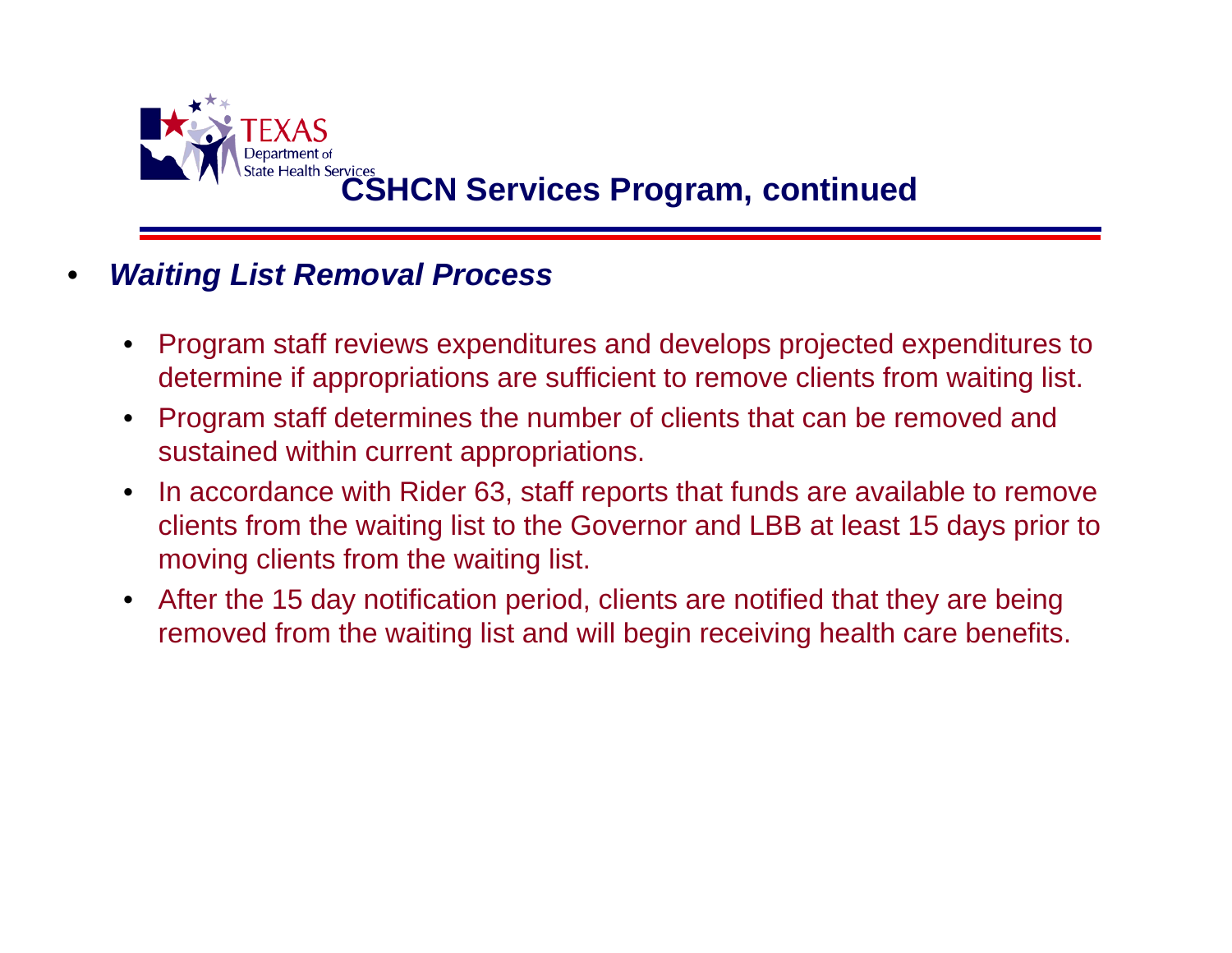

### *For More Information…*

- Visit our website...
	- [www.dshs.state.tx.us/cshcn](http://www.dshs.state.tx.us/cshcn)
- Phone…
	- 1-800-252-8023
	- 512/458-7111, ext. 3110
- Email…
	- [cshcn@dshs.state.tx.us](mailto:cshcn@dshs.state.tx.us)
- Mailing address...
	- Mail Code 1938, Program ID G31000 Purchased Health Services Unit Department of State Health Services 1100 West 49<sup>th</sup> Street Austin, Texas 78756